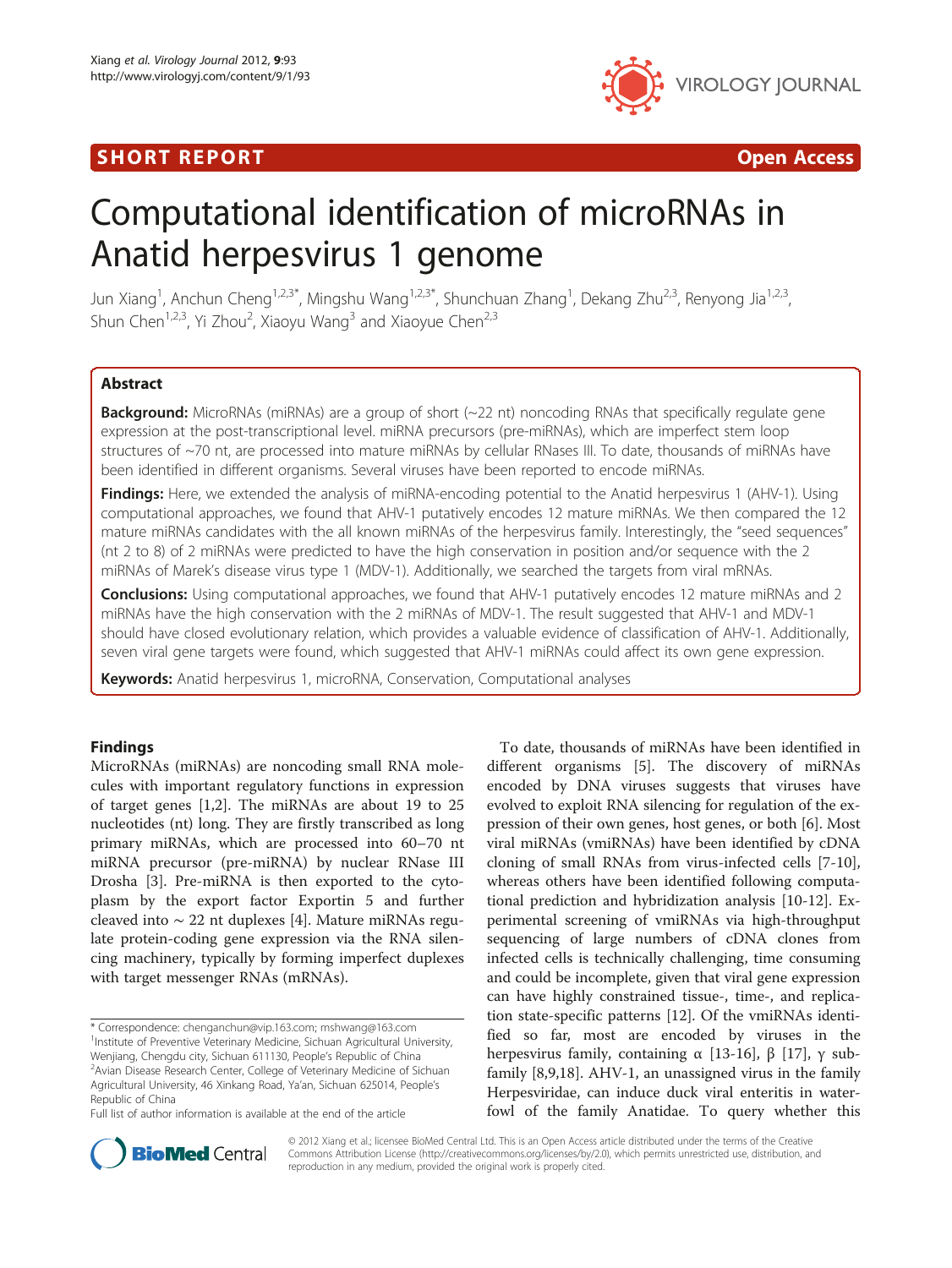

strategy is also employed by AHV-1 or not, we have analyzed putative miRNA-encoding capacity of AHV-1.

The AHV-1 miRNA prediction was performed using the complete genome sequence of AHV-1 strain CHv (JQ647509) [[19\]](#page-3-0). The genome size is 162,175 nt. Figure 1 shows a flowchart of the computational prediction process. Briefly, the viral genome was scanned for hairpin-structured miRNA precursors using VMir Analyzer program [\[20,21\]](#page-3-0). 197 sequences with potential hairpinlike structures were extracted as candidate miRNA precursors. Then candidates within or antisense to protein-coding regions were removed according to the NCBI genome annotations. 50 precursors were further identified using MiPred program [\(http://www.bioinf.seu.edu.](http://www.bioinf.seu.edu.cn/miRNA/) [cn/miRNA/\)](http://www.bioinf.seu.edu.cn/miRNA/) and the sequences with lower minimum free energy (equivalent or below  $-25$  kcal.mol<sup>-1</sup>) were remained, subsequently, the remained 24 real pre-micro-RNA sequences were conducted BLASTn searching against itself to remove repeated sequences. Finally, 16 sequences were selected as miRNA precursors candidates. At the last step, the mature sequences were predicted by Bayes-SVM-MiRNA web server v1.0 [\(http://](http://wotan.wistar.upenn) [wotan.wistar.upenn](http://wotan.wistar.upenn). edu/BayesSVMmiRNAfind/). After that, 12 mature sequences were predicted with 21nt in length (Table 1) and the secondary structure of premiRNAs were shown in Figure [2.](#page-2-0)

In order to investigate whether the AHV-1 miRNAs predicted are conserved in other herpesviruses, each of the 12 putative mature AHV-1 miRNA candidates was compared with the all known miRNAs of the herpesvirus family independently in database [\(http://www.sanger.ac.uk/Software/](http://www.sanger.ac.uk/Software/Rfam/mirna/) [Rfam/mirna/\)](http://www.sanger.ac.uk/Software/Rfam/mirna/). Interestingly, the "seed sequences" (nt 2 to 8) of 2 miRNAs were predicted to have the high conservation with the 2 miRNAs of MDV-1 (Table [2](#page-2-0)). The genomic positions of the 2 miRNAs encoded by MDV-1 are proximal to the latencyassociated transcript region. The vmiR-NAs have generally been reported to lack sequence conservation across different viral species [[10](#page-3-0)], with the exception of the primate polyomaviruses [\[11\]](#page-3-0). But among closed viral species, they could showed conservation in position and/or sequence. Jurak et al identified 16 and 17 miRNAs expressed by herpes simplex viruses 1 and 2 (HSV-1 and −2), respectively. The genomic positions of most miRNAs encoded by these two viruses are within or proximal to the latency associated transcript region. Nine miRNAs are conserved in position and/or sequence, particularly in the seed region, between these two viruses [\[16](#page-3-0)]. Additional, Waidner *et al* reported the genome locations, but not microRNA sequences, are conserved among four avian herpesviruses, infectious laryngotracheitis virus (ILTV) and herpesvirus of turkeys (HVT), as well as Marek's disease viruses (MDV-1 and MDV-2). Most are clustered in the repeats flanking the unique long region

Table 1 Sequences and genomic positions of putative AHV-1 miRNAs

| No. | <b>Predicted mature</b><br>miRNAsequence (5' to 3') | Position,<br>orientation | Location                                         |
|-----|-----------------------------------------------------|--------------------------|--------------------------------------------------|
|     | <b>CUCCCUUGCUUUGACAUGUCC</b>                        | 26325-26345, -           | Within intergenic region between UL44 and UL45   |
| 2   | UCGUUGGGCGGUUUCUUCGUG                               | 72302-72322, -           | Within intergenic region between UL26 and UL27   |
| 3   | UUCAAACGGAGGCGUUGUGCG                               | $72512 - 72532 +$        | Within intergenic region between UL26 and UL27   |
| 4   | UUUCUGGGACCUCACCGCGGA                               | 79262-79282, +           | Within intergenic region between UL22 and UL23   |
| 5   | UAAGAACUGCUGGUACCUUGC                               | $112559 - 112579 +$      | Within intergenic region between UL4 and UL5     |
| 6   | CAACGGAUGAACGUCGGCGCG                               | 112720-112740, -         | Within intergenic region between UL4 and UL5     |
| 7   | CAUGGGAACAULIUAACACCCC                              | 123128-123148, +         | Within intergenic region between ICP22 and LORF2 |
| 8   | UGGAUGGUUUGGAGACAGCUG                               | 125173-125193, +         | Within intergenic region between ICP4 and ICP22  |
| 9   | <b>UAUGUUUUGCCCGGGCAAAUG</b>                        | 132907-132927, +         | Within intergenic region between US1 and ICP4    |
| 10  | AAAUCUGGCGUUCGCACUCUG                               | 134522-134542, -         | Within intergenic region between US1 and ICP4    |
| 11  | AUUUCGGAGUGCGAAUAUGUG                               | 134586-134606, -         | Within intergenic region between US1 and ICP4    |
| 12  | GGUAGGUUGUUUGGAGAUUGC                               | $160321 - 160341 +$      | Within unique short terminal repeat region       |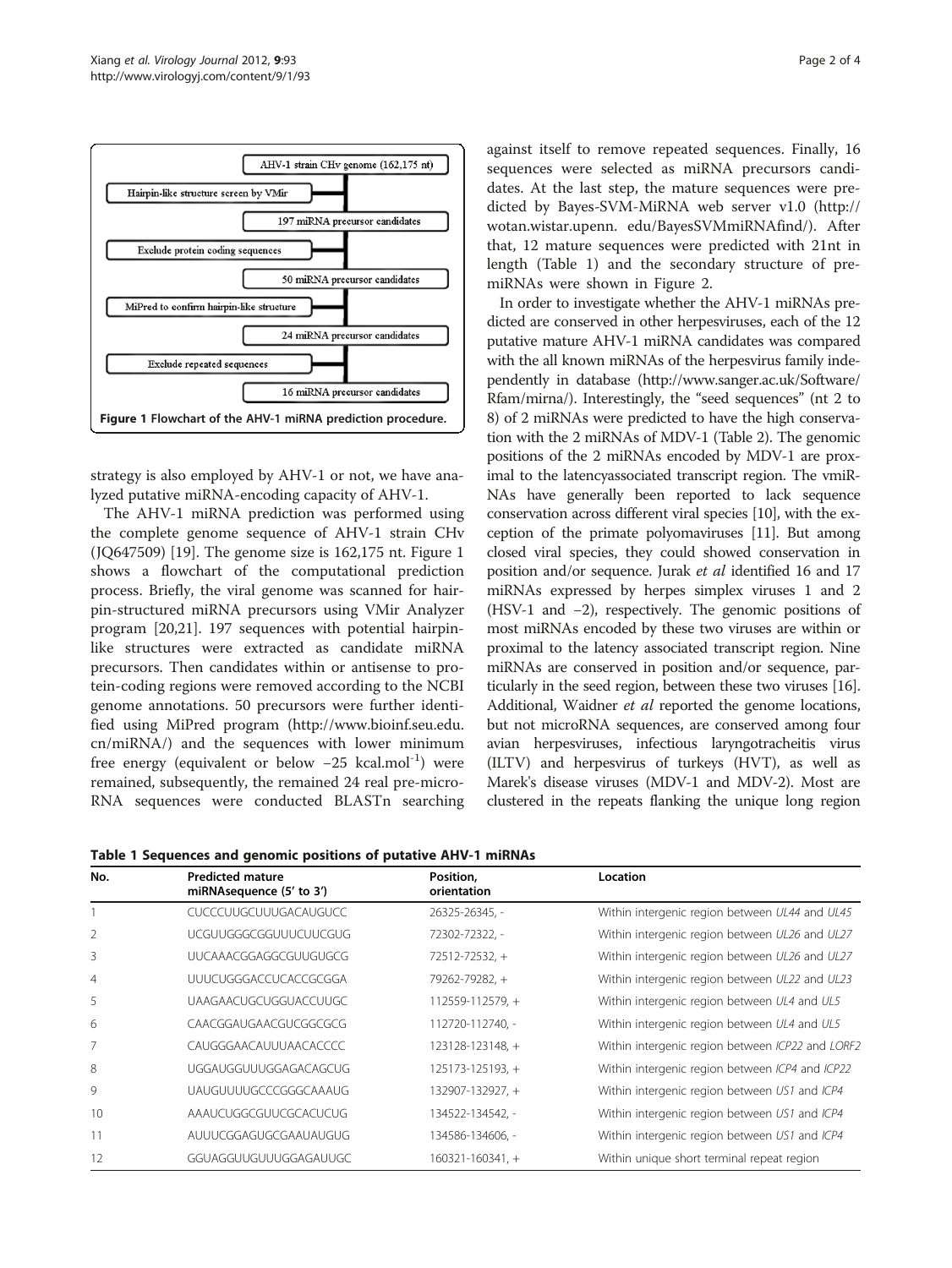<span id="page-2-0"></span>

(I/TRL), except in ILTV which lacks these repeats [\[14](#page-3-0)]. So the result suggested that AHV-1 and MDV-1 should have closed evolutionary relation, which provides a valuable evidence of classification of AHV-1. Meanwhile, the prevalence of microRNAs in the genomic repeat regions suggests that the latent infection in herpesviruses could be relevant to function of microRNA.

What is the function of the vmiRNA? In order to know whether the vmiRNA could modulate its own genes expression, we checked the 3'UTR of viral mRNAs that could perfectly complement with the "seed sequence" of vmiRNA. AHV-1-pre-miR-4 was predicted to target

| Table 2 miRNA homologs expressed by AHV-1 and MDV-1 |  |  |  |  |  |  |  |
|-----------------------------------------------------|--|--|--|--|--|--|--|
|-----------------------------------------------------|--|--|--|--|--|--|--|

| Name            | miRNA sequence <sup>a</sup>                                         | No. of identical<br>nt/totalin seed<br>region (nt<br>positions 2-8) |
|-----------------|---------------------------------------------------------------------|---------------------------------------------------------------------|
| AHV-1-pre-miR-7 | -C <b>augggaa</b> cauu-uaacacccc 5/7                                |                                                                     |
| MDV-1-miR-M13   | G <b>CAUGGAA</b> ACGUCCUGGGAAA- -<br>* * * * * +* * * + * + * + + * |                                                                     |
| AHV-1-pre-miR-9 | UAUGUUUUGCCCGGGCAAAUG-                                              | 5/7                                                                 |
| MDV-1-miR-M6-5p | U <b>CUGUUGU</b> UCCGUAGUGUUCUC<br>* * * * * * * *<br>$+ * + +$     |                                                                     |

<sup>a</sup> Sequences of orthologous miRNAs expressed by AHV-1 and MDV-1 aligned using ClustalW2. The seed sequences are shown in boldface. Identical nucleotides and nucleotides with conserved target binding potential are indicated with \* and †, respectively.

UL29 gene (DNA replication-recombination; binds single-stranded DNA) and US5 gene (unknown function). AHV-1-pre-miR-7 was predicted to target UL16 gene (capsid maturase). AHV-1-pre-miR-9 was predicted to target UL15B gene (DNA cleavage-encapsidation), UL45 (tegument/envelope protein), and US1 gene (immediateearly and late transrepressor protein). AHV-1-pre-miR-12 was predicted to target UL45 gene and US7 gene (cell-cell spread). However, none of gene targets were found for the other vmiRNAs. Additionally, we wonder whether the putative vmiRNA could be used by AHV-1 to modulate host cell genes expression profiles. But so far genome of duck is in the process of being annotated and there is not available 3'UTR database of duck genes, so prediction can not be carried on.

Here, we introduced a concept that the AHV-1 genome could reasonably encode candidate pre-miRNAs. Studies are in progress to experimentally identify the putative vmiRNAs during AHV-1 infection.

#### Competing interests

The authors declare that they have no competing interests.

#### Acknowledgements

The research was supported by China 973 program(2011CB111606), National Natural Science Foundation of China (31072157), China Agricultural Research System (CARS-43-8), the Changjiang Scholars and Innovative Research Team of Sichuan Agricultural University (PCSIRT0848), and National science and technology support program for agriculture(2011BAD34B03). Anchun Cheng and Mingshu Wang are the corresponding authors at: Institute of Preventive